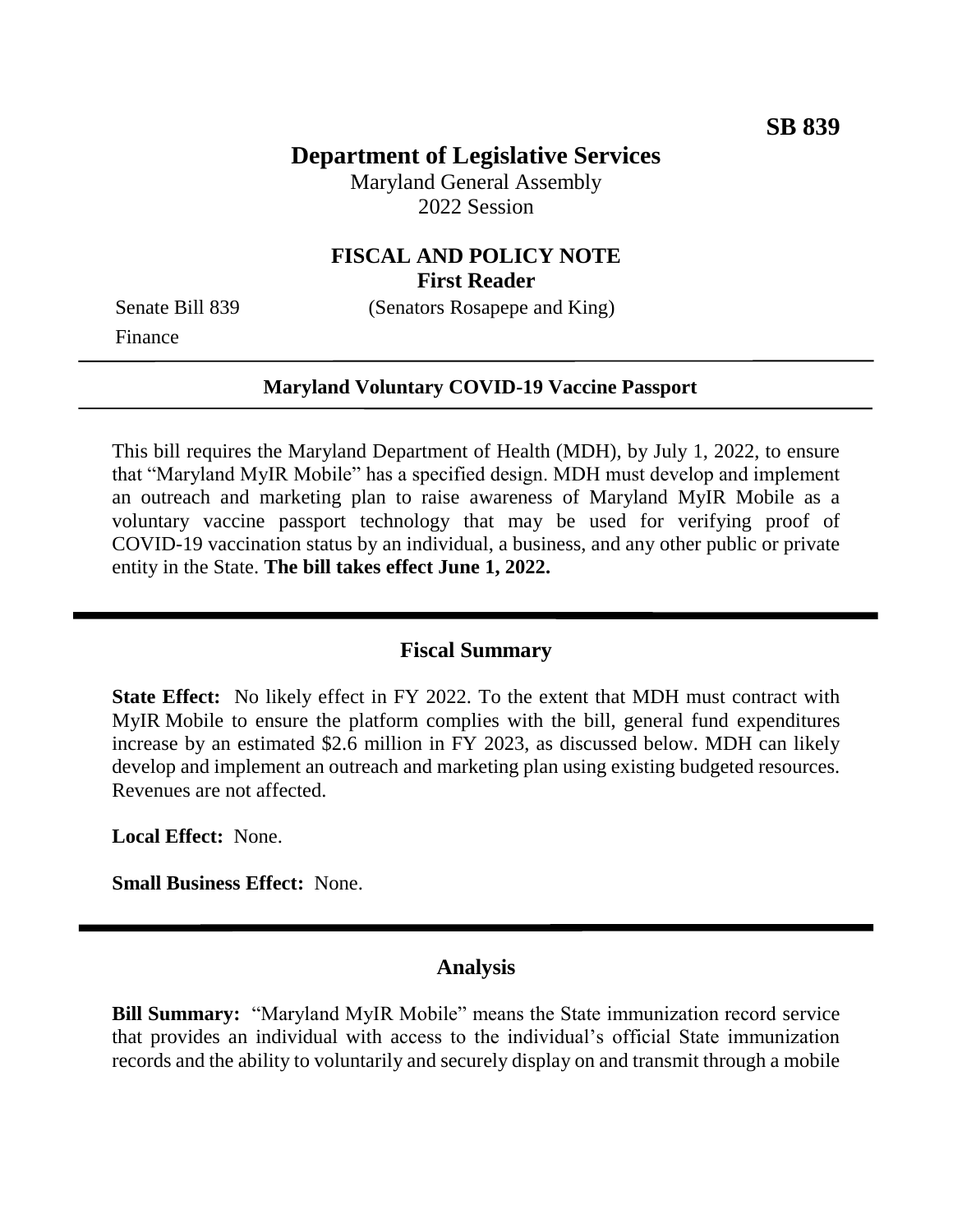device proof of the individual's vaccination for COVID-19 using a SMART Health Card QR code.

MDH must ensure that Maryland MyIR Mobile has a design that (1) enables its voluntary use as a vaccine passport for individuals who seek to display proof of their COVID-19 vaccination status on a mobile device to access a venue where proof of COVID-19 vaccination is required for entry; (2) uses a mobile application that is compatible with all mobile devices in widespread use; (3) is able to automatically display a SMART Health Card QR code in a wallet function on any mobile device that has that function; (4) has a SMART Health Card QR code that is verified as valid under CommonTrust Network requirements for multistate functionality; (5) is compatible with multinational vaccine passport platforms; (6) displays information in Spanish and other languages commonly used in the State, as determined by MDH; and (7) enables its use by individuals with disabilities.

## **Current Law:** None.

**State Expenditures:** In October 2019, MDH announced a new portal that enables Maryland residents to view and print official copies of vaccination records on demand without an additional request to a health care provider. The portal, My IR, was developed as part of a U.S. Department of Health and Human Services (HHS) pilot project. As of February 2022, there is no *State* immunization record service (or Maryland MyIR Mobile); instead, Maryland's vaccination records are connected to MyIR Mobile as part of the pilot program.

Five states (including Maryland) issue SMART Health Card QR codes through MyIR Mobile that allow users to access and share digital vaccine credentials for verification. Vaccine credentials are available in a print-ready format or as a QR code for both iPhone and Android mobile devices. Once a user has a QR code downloaded, it can be used to prove COVID-19 vaccination status to any SMART Health Card compliant vendor. Businesses can use a SMART Health Card verifier application to scan a SMART Health Card QR code to confirm an individual's COVID-19 vaccination. Scanning the QR code indicates whether the SMART Health Card is valid, whether the issuer is in the CommonTrust Network's Registry of trusted issuers, and key information on the SMART Health Card (issuer name, vaccine type, dates of vaccine doses, and name and date of birth of vaccine recipient). Applications are available on both iPhone and Android devices.

Although MyIR Mobile is generally compliant with the requirements of the bill, MDH advises that because HHS is the administrator of the contract, MDH is not able to request services beyond what is provided to pilot participants. The State does not have its own contract with MyIR Mobile. To the extent that MDH must contract directly with